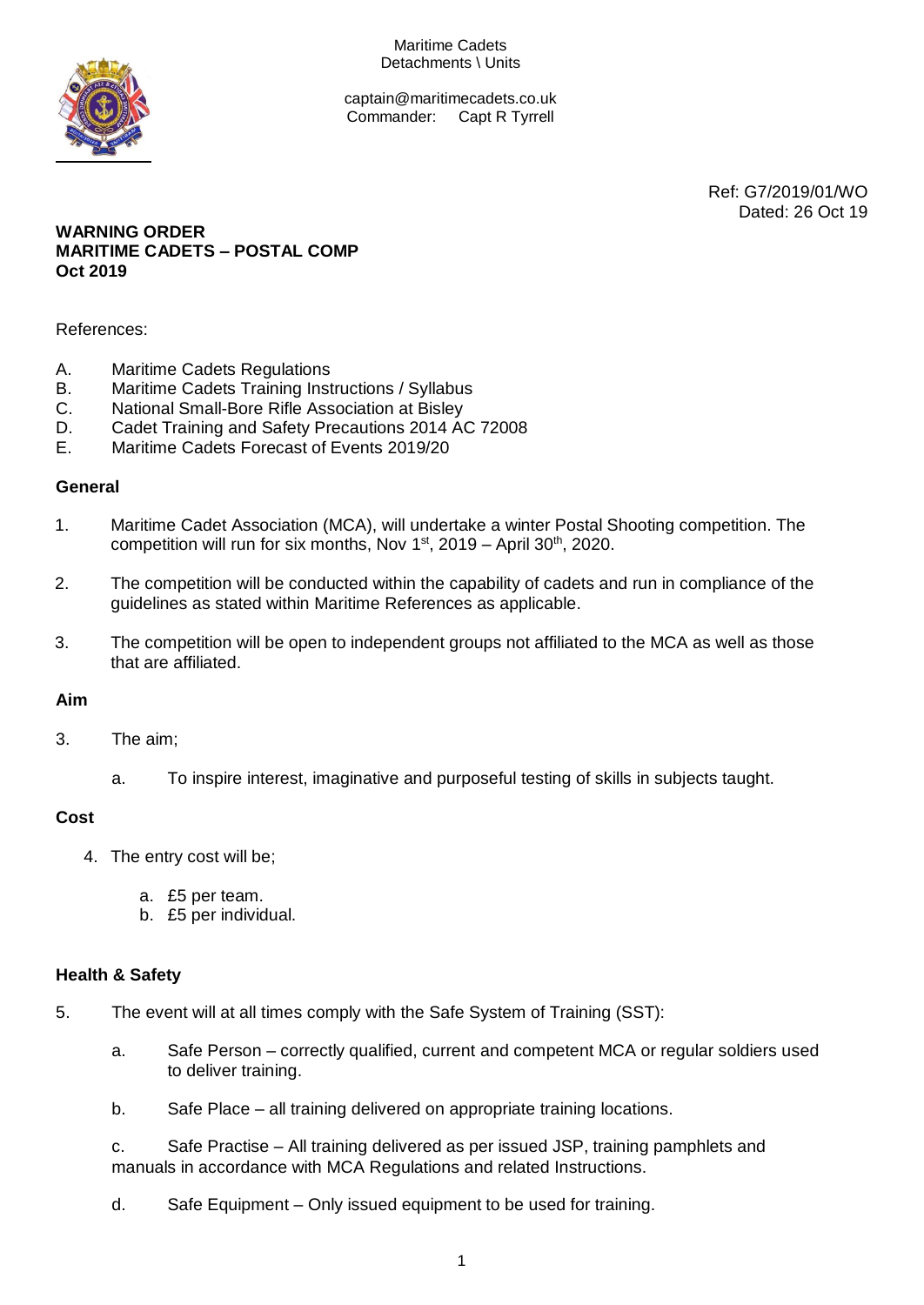6. If at any time during the event training falls outside of the STT all training is to **stop**. A dynamic risk assessment is to be carried out by ECO or nominated senior officer personal with assistance and guidance from any SME or those attached to the event.

7. All unit commanders are directly responsible for ensuring that all supporting paperwork, risk assessments, consent forms, qualifications, first aid certs. locations are suitable and verified prior to event being conducted locally within respective regions.

## **Command & Communication**

8. The primary point of contact for all aspect of this event is Capt. Tyrell.

S Badesha Major for OC

Annexes:

A. Event outline.

| <b>Distribution</b>                       |                                                      |
|-------------------------------------------|------------------------------------------------------|
| Internal                                  | External                                             |
| Action                                    | Action                                               |
| All ranks MCA - Independent Units         | Capt Tyrell.<br>Unit Commanders (MCA \ Independents) |
| Information                               | Information                                          |
| All (MCA \ Independent Adult Instructors) | Nil.                                                 |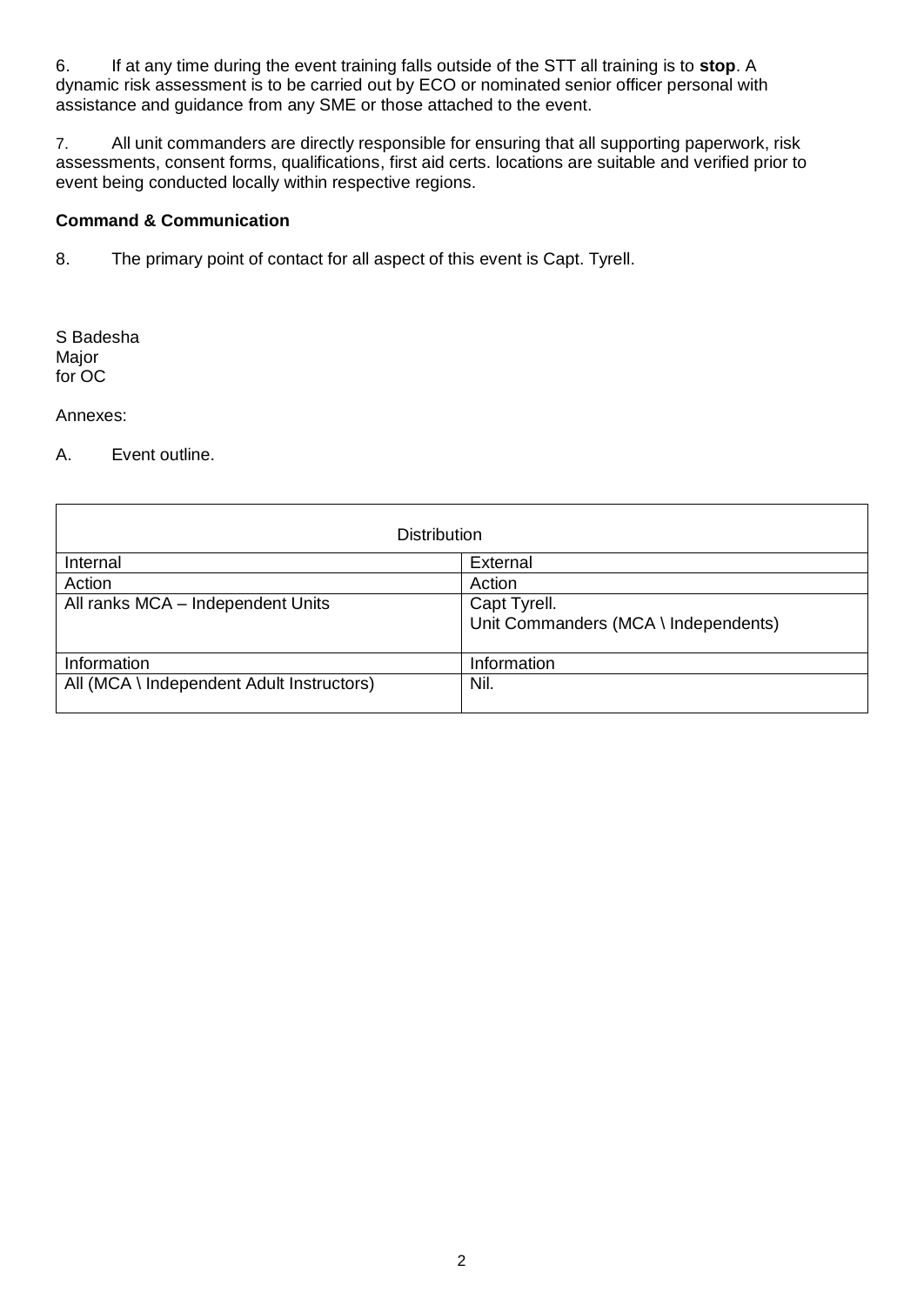# **Annexes:**

- A. Event outline.
	- 1. Winter Postal Shooting Competition
		- a. MCA are hosting a winter Postal Shooting Competition.
		- b. The competition will be open to independent groups not affiliated to the MCA as well as those that are affiliated.
			- i. Cadets
				- 1. The competition is open to cadets. Teams will comprise of four (4) members (cadets) who can only shoot for one team. The cadets must be fully enrolled.
			- ii. Adult
				- 1. Adult Competition will be for individuals,
					- a. Officers
					- b. Senior rates / CI's Unit Volunteers.
	- 2. Air rifle competition
		- a. All targets will be sent out at the start of the competition marked for the month they are to be shot.
		- b. The competition will run for six months, November 2019 to April 2020.
		- c. Each cadet team will have 10 rounds each member making a total of 40 round per team per month.
		- d. Each adult will have 10 rounds each making a total of ten rounds per person per month.
		- e. League tables will be drawn up each month.
		- f. Targets must be returned before the last day of the month i.e. for the month of November targets must be received by HQ's by the last day of November.
		- g. Each target will have a sticker attached and each unit must have an independent adjudicator to verify each target shot.
		- h. Competition to be conducted in accordance with the National Small-Bore Rifle Association at Bisley guides and related publication & or "Army Cadet Basic Training Handbook".
		- i. Competition conducted using open sights and whilst simple break barrel rifles can be used, an alternative, recommended choice is a bolt action competition class PCP (precharged pneumatic) or CO2 rifle with dioptre sights.
			- i. Air rifle MUST be used for this event
			- ii. Air rifles MUST be restricted to .177 (4.5mm)
			- iii. Authorised ranges with targets set at 10 yards.